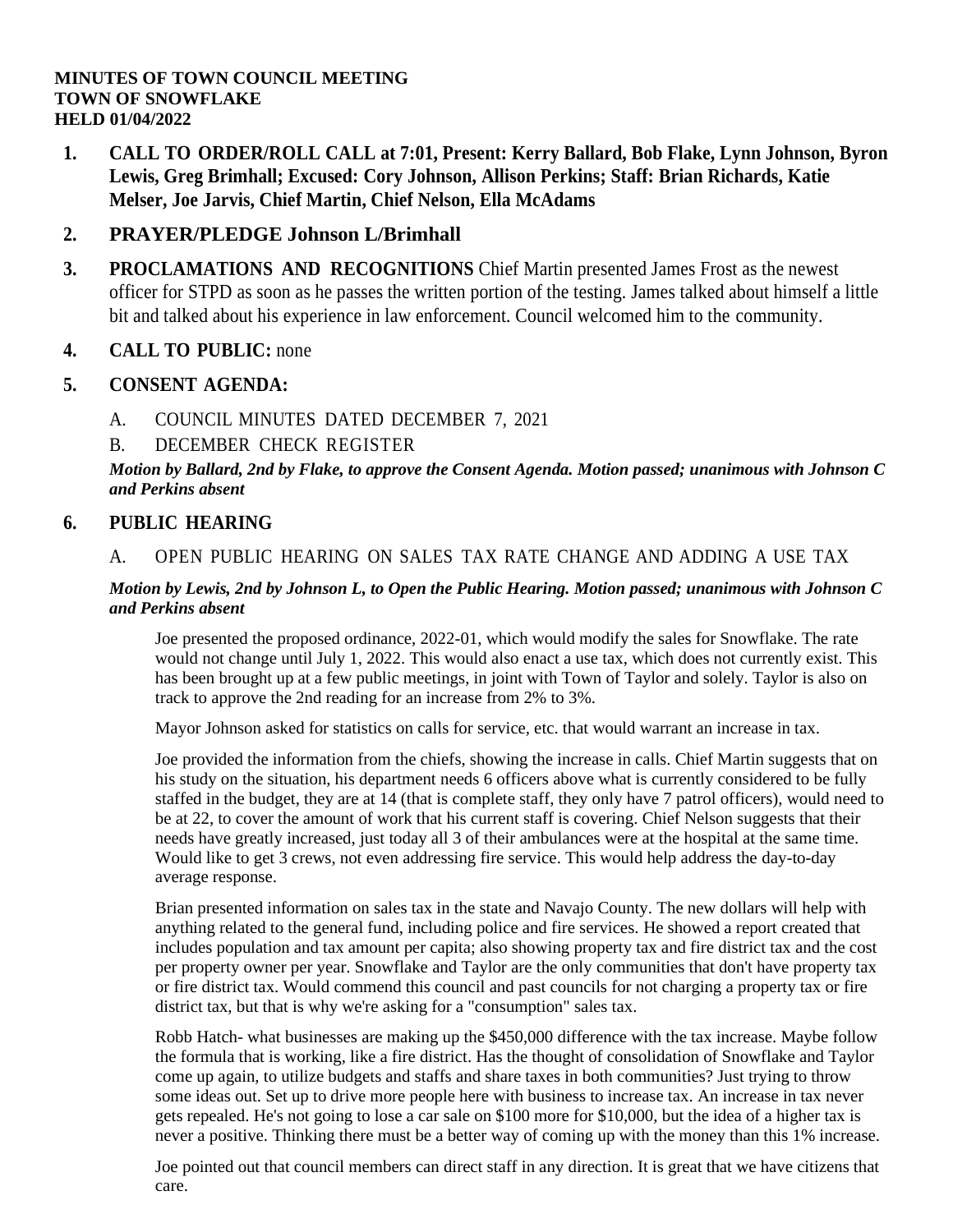Johnson L pointed out that there have been many discussions on taxes over the years, including a fire district when the fire departments were consolidated. Sales tax taxes anybody that spends money in the area, but a property tax or fire district tax only taxes property owners.

Ballard- we have never gone for a property tax, people like that we haven't done that

Brian if we did a property tax, business owners would be paying much more than a sales tax increase. With this, a person would be spending \$5 a year more on \$500 at Ace, fire district would be \$500.

Lou C- those communities that have higher taxes are more liberal, there is a reason people move here, for more conservative values and lower taxes. The consequences of the actions of the council will affect many people. You get a tax, and it doesn't go away. The Town of Snowflake should live within their means. There's got to be some place in the budget we can make cuts. Something like this is remembered at the voting booth.

Louise Liggett- have been here for 2.5 years, love it here. Our area wouldn't warrant having a fire district, no trees. What is our plan to bring more businesses here, more restaurants? Can you contact the small business administration and have them let businesses know that they may want to come here? What about half a percent instead of a whole percent?

Brian- it was discussed at a previous meeting with Taylor and the half percent wouldn't provide nearly enough.

Lewis- the introduction of broadband to the area will help keep people here. We've tried over the years to bring in box stores, unsuccessfully. There have been many efforts to bring business here, these options have been explored.

Johnson L- it is always asked, why don't you bring business here. We have partnerships to help bring business here. The county did a study that says we need outdoor activities, but half the community doesn't want the town to grow, so there is a balancing act. We have looked at a lot of options, this is a tough spot, there are two sides to the argument. A sales tax is more even than charging a property tax, it includes more people than just homeowners. It isn't cut and dry. It's not a waste of time to hear people's opinions and ideas.

Mark Schein- tech transplant that moved here recently; in favor of the tax increase, this and every good idea tonight is necessary for the growth and development of Snowflake. Shoring up police and fire is noble; we need to keep our community safe. People who own property can pay the bills, so it is not a bad idea to consider a property tax. The hardest hit by a 1% sales tax has the least means to pay for any kind of tax. There is a false notion that this is the only thing we can do to increase revenue. We need businesses for people to spend money. Make it attractive for businesses to come here to increase revenue and places for people to spend their money.

Lewis- none of us are in favor of a property tax but getting the people passing through is a main idea.

Johnson L- what is the plan?

Brian- the plan is to continue to operate on a lean budget, we have 3 people in administration. We will use this to improve all our departments in the general budget.

Johnson L- what can we do to get more business in this town?

Joe- the town is engaged in a lot of really good actions; wish there was an easy option to bring businesses, creating an environment that is consistent and fair, so they know what to expect and how to do that.

Flake- have friends that were out in San Tan foothills, there was nothing out there, but 20 years later there is quite a bit. Until the population really increases it will be hard to attract businesses. It's going to be a few years before the businesses come once more people get here. Services and people will hopefully bring the businesses, but it doesn't happen very quickly. We'll have to figure out some other things to keep up with the needs of the general fund.

B. CLOSE PUBLIC [HEARING](file:///C:/Windows/TEMP/CoverSheet.aspx) ON SALES TAX RATE CHANGE AND ADDING A USE TAX *Motion by Flake, 2nd by Ballard, to Close the Public Hearing. Motion passed; unanimous with Johnson C and Perkins absent*